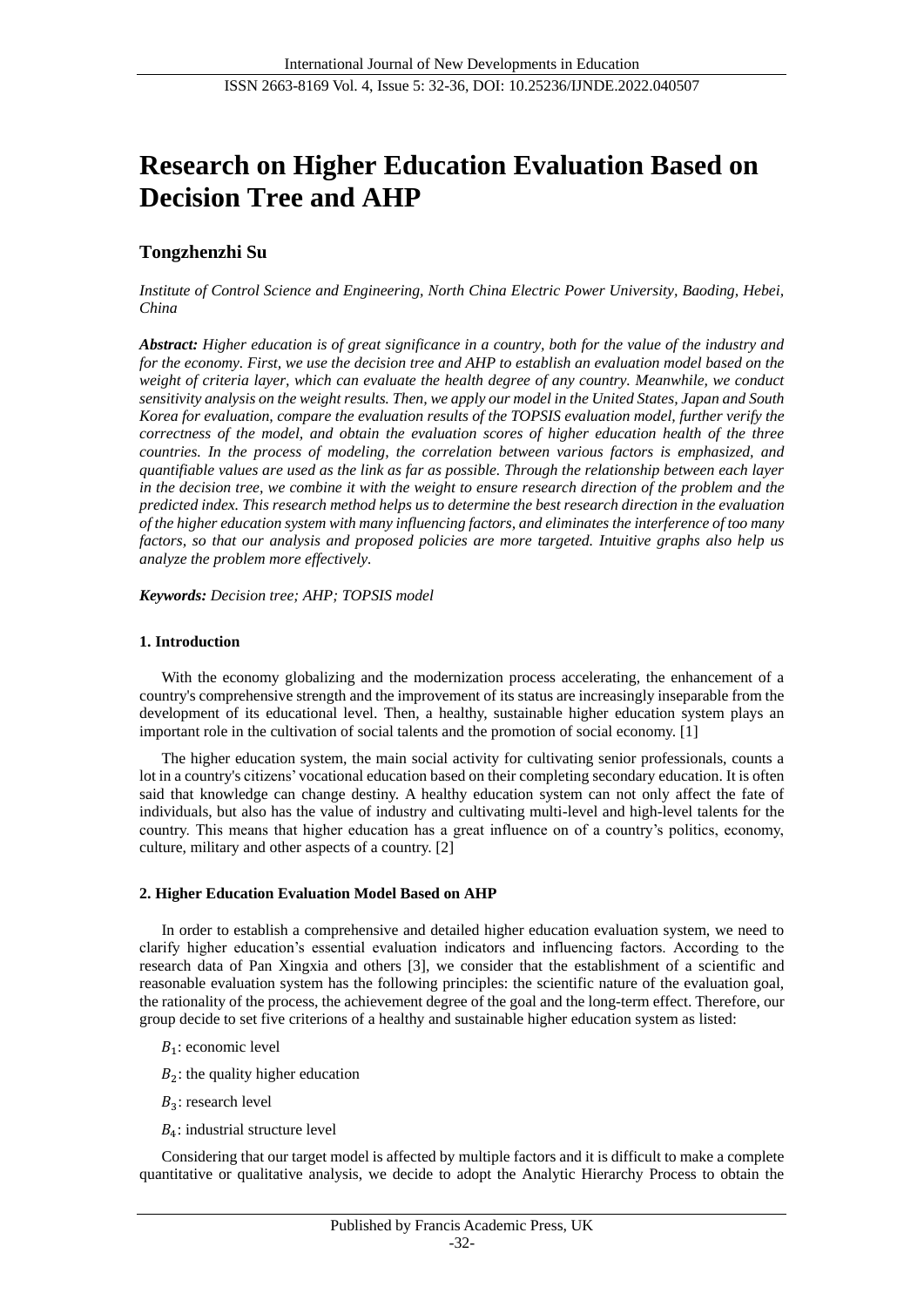## ISSN 2663-8169 Vol. 4, Issue 5: 32-36, DOI: 10.25236/IJNDE.2022.040507

weight of each influencing factor. The general steps of AHP are shown in Figure 1.



*Figure 1: Analytic Hierarchy Process analysis steps*

We decompose the decision model into three levels. We try to reduce the collinearity of elements in the criterion layer B in the selection process, and we obey the following principles when selecting the scheme layer. First, make sure that they reflect different levels of social indicators as far as possible. Next, try to find a social indicator that is highly relevant to each indicator of the scheme level. These principles make it easy for us to quantify them in subsequent evaluations and use our model to calculate their scores.



The hierarchical structure model we finally established is in Figure 2:

*Figure 2: Education impact hierarchical chart*

Using expert analysis, we make pairwise comparison of five elements in rule layer B with respect to the importance of target layer A, and we get a paired comparison matrix as follows.

|              |  | . . |  |
|--------------|--|-----|--|
|              |  |     |  |
|              |  |     |  |
|              |  |     |  |
| へこ           |  |     |  |
| $\mathbf{x}$ |  |     |  |
| ぇ            |  |     |  |

*Table 1: Judgment matrix*

Note:

| <b>Scale</b> | <b>Meaning</b>                                                             |  |  |
|--------------|----------------------------------------------------------------------------|--|--|
|              | Equal importance                                                           |  |  |
|              | A little important                                                         |  |  |
|              | Obviously important                                                        |  |  |
|              | Highly important                                                           |  |  |
| 2,4,6        | The median of the above two adjacent judgments                             |  |  |
| Reciprocal   | If A is compared with B if the scale is 3, then B is $1/3$ compared with A |  |  |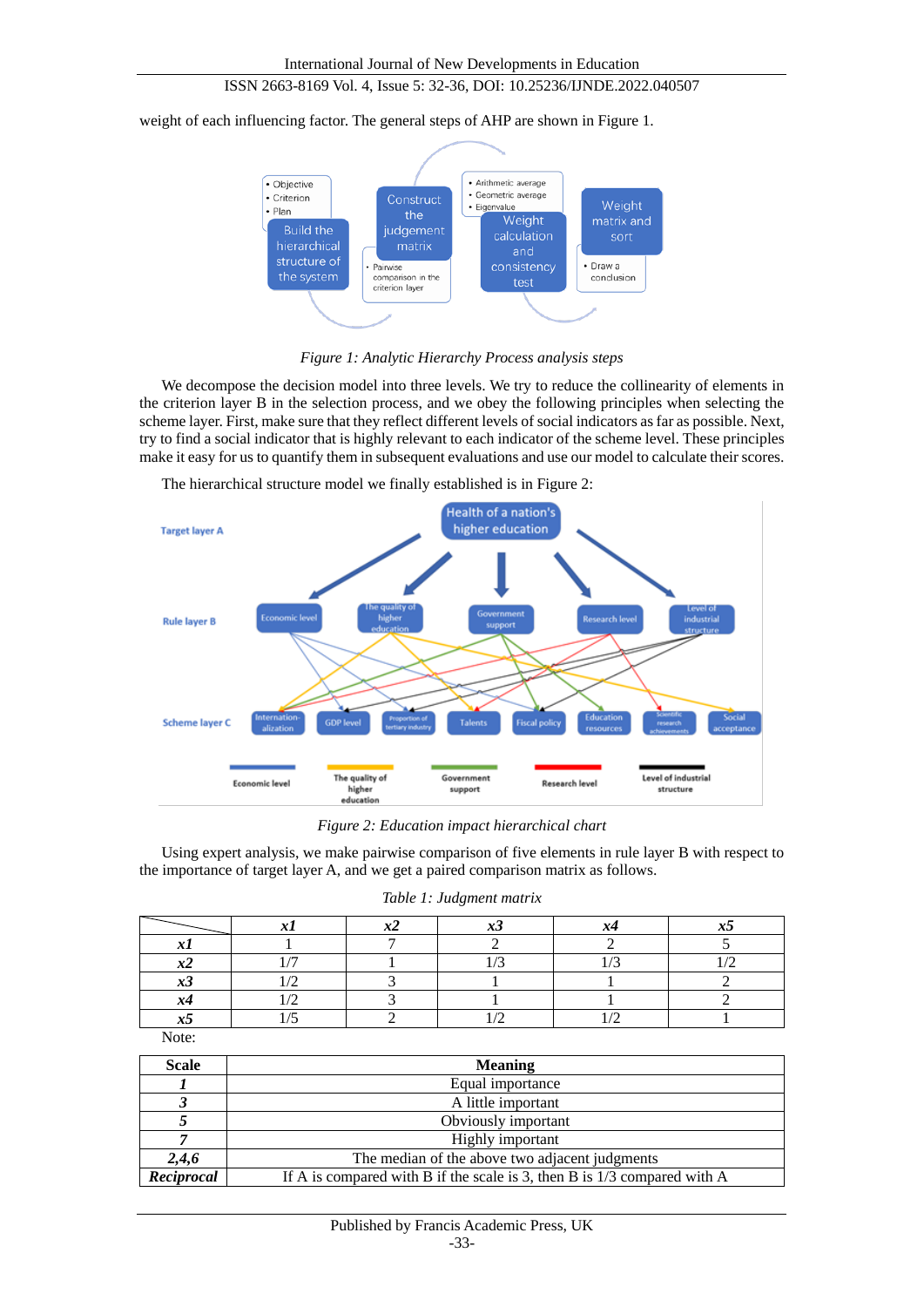#### ISSN 2663-8169 Vol. 4, Issue 5: 32-36, DOI: 10.25236/IJNDE.2022.040507

Then, we solve the eigenvalue A, get the maximum eigenvalue

$$
\lambda_{max} = 5.0176 \tag{1}
$$

The weight vector  $w_i$ :

$$
w_i = (0.4341, 0.0616, 0.2011, 0.2011, 0.1022)^T
$$
 (2)

Calculated by

$$
CI = \frac{\lambda_{max} - n}{n - 1} \tag{3}
$$

$$
CR = \frac{CI}{RI}
$$
 (4)

We get CR=0.0039, so we pass the consistency test.

Therefore, we obtain the respective weights of the five evaluation indicators at the rule layer. Next, we use the sensitivity analysis of the black start scheme [4] based on the fuzzy analytic hierarchy process, and calculate the marginal weight  $w_{r'}$  and  $w_{s'}$ .

$$
\begin{cases}\nw_r' = \overline{w}_r - \frac{f(\overline{S}_p) - f(\overline{S}_q)}{[\overline{x}_{pr} - \overline{x}_{qr} - (\overline{x}_{ps} - \overline{x}_{qs})]} \\
w_{s'} = \overline{w}_s - \frac{f(\overline{S}_p) - f(\overline{S}_q)}{[\overline{x}_{ps} - \overline{x}_{qs} - (x_{pr} - \overline{x}_{qr})]}\n\end{cases}
$$
\n(5)

According to the principle of sensitivity analysis, we conduct a sensitivity analysis on the weight of the criterion layer towards the overall goal, and calculate the attribute value of each scheme relative criterion. The Eq.5 is used to obtain the marginal weight that makes the marginal weight that makes the comprehensive evaluation value of  $S_p$  and  $S_q$  equal, as shown in Table 3. The specific calculation steps are as follows:

*Table 2: Rule layer indicator hypothesis value*

$$
f(\cdot) = 0.4341 * B1 + 0.0616 * B2 + 0.2011 * B3 + 0.2011 * B4 + 0.1022 * B5
$$
 (6)

$$
f(S_p) = 0.4341 \times 1 + 0.0616 \times 3 + 0.2011 \times 4 + 0.2011 \times 5 + 0.1022 \times 7 = 3.1442
$$
 (7)

$$
f(S_q) = 0.4341 \times 2 + 0.0616 \times 5 + 0.2011 \times 6 + 0.2011 \times 1 + 0.1022 \times 4 = 2.9927
$$
 (8)

| <b>Adjustment criterion layer</b> | <b>Marginal weight</b> |           |  |
|-----------------------------------|------------------------|-----------|--|
| Bi, Bj                            | Bi'                    | Bj'       |  |
| B1, B2                            | 0.9214                 | $-0.4257$ |  |
| B1, B3                            | 5.1833                 | $-4.5481$ |  |
| B1, B4                            | 0.5564                 | $-0.0788$ |  |
| B1, B5                            | 0.6386                 | $-0.1023$ |  |
| B <sub>2</sub> , B <sub>3</sub>   | $-0.4814$              | 0.7441    |  |
| B <sub>2</sub> , B <sub>4</sub>   | 0.2249                 | $-0.0378$ |  |
| B <sub>2</sub> , B <sub>5</sub>   | 0.4141                 | $-0.2502$ |  |
| <b>B</b> 3, <b>B</b> 4            | 0.3267                 | $-0.0755$ |  |
| <b>B</b> 3, <b>B</b> 5            | 0.4149                 | $-0.1115$ |  |
| B <sub>4</sub> , B <sub>5</sub>   | $-0.1032$              | 0.40653   |  |

*Table 3: Marginal weight table*

It can be seen from Table 3 that each group of marginal weights has a negative number or a number greater than 1, that is to say the marginal weights are not within the allowable value range of actual weights, so it can be known that the weights are insensitive. So the ranking of scheme  $S_p$  and scheme  $S_a$  cannot be changed no matter how the weight changes within the actual allowable range. Therefore, the calculated results are consistent with the actual situation.

We have discussed the rationality of our index and weight, and now we will give our evaluation index.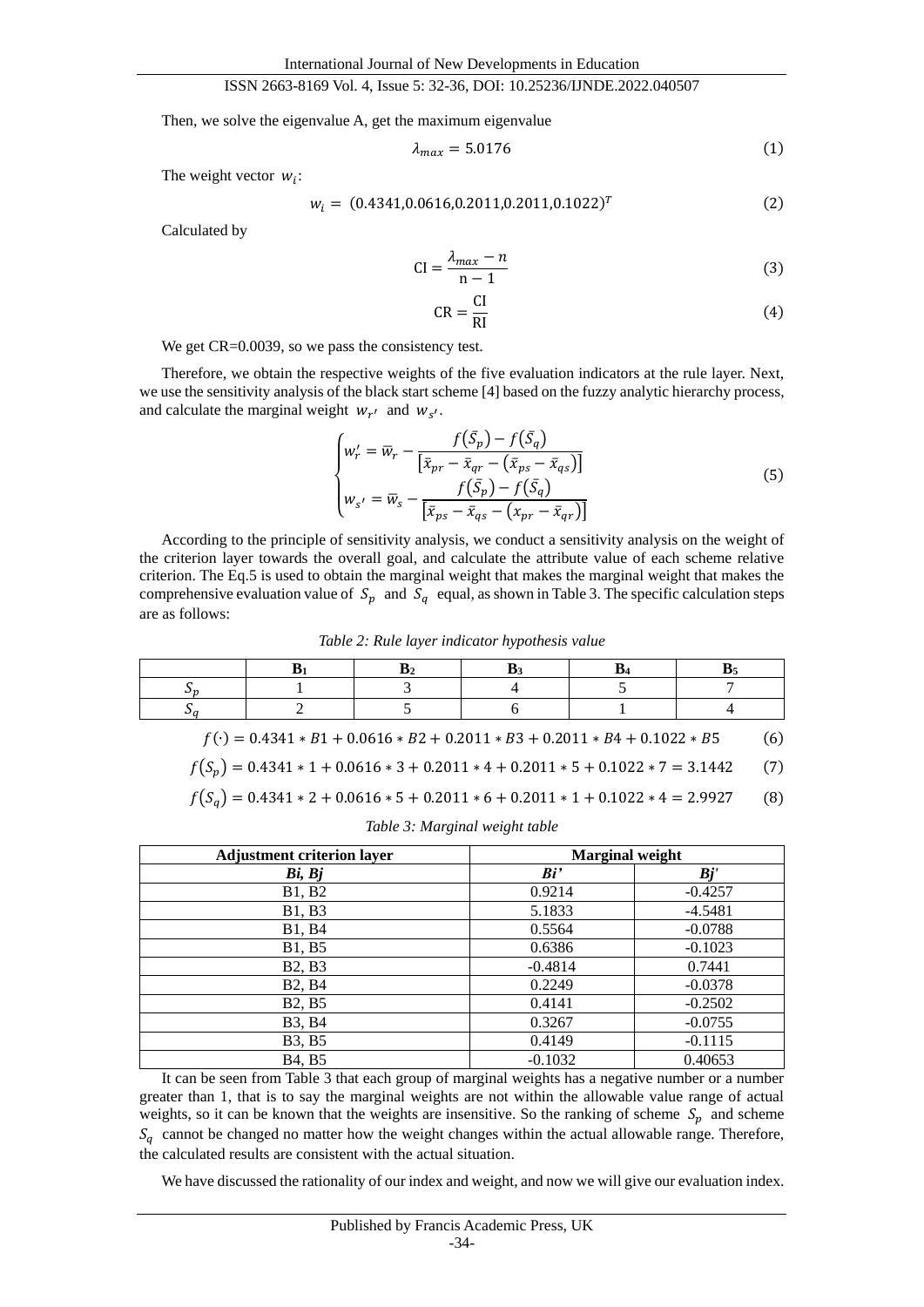#### ISSN 2663-8169 Vol. 4, Issue 5: 32-36, DOI: 10.25236/IJNDE.2022.040507

If the score of  $B_1$ ,  $B_2$ ,  $B_3$ ,  $B_4$  and  $B_5$  is  $X_1$ ,  $X_2$ ,  $X_3$ ,  $X_4$ ,  $X_5$ , and their weight is  $P_1$ ,  $P_2$ ,  $P_3$ ,  $P_4$ ,  $P_5$ , then we can score the educational development status of a country.

$$
S = P1 * X1 + P2 * X2 + P3 * X3 + P4 * X4 + P5 * X5
$$
\n<sup>(9)</sup>

Our model's evaluation criterion for national health status indicators is based on the product of the national education development status score S in the Eq.9 and the weighted economic correction coefficient.

$$
\eta_1 = \frac{\sum_{i=2}^{5} p_i X_i}{p_1 X_1} \tag{10}
$$

$$
H = S * \eta_1 \tag{11}
$$

Therefore, we complete the establishment of the health status evaluation model for national higher education.

We have carried out sensitivity analysis on the decision tree AHP model to verify the feasibility of the results. Later, we will further verify the rationality of the results of the AHP model by taking advantage of the objectivity advantage of TOPSIS model in weight allocation after data introduction.

#### **3. Model Solving**

Next, we will use our model to evaluate the education and health status of the United States, Japan, and South Korea. In the five indicators in the three national standard layers, we select the five components in the scheme layer that are linearly positively correlated with them, which are GDP per capita, higher education scores, cost of higher education high-end, scientific research, the proportion of the tertiary industry. They respectively correspond to economic level, the quality of education, government support, research level, level of industrial structure.

Although they cannot reflect the full appearance of the five criteria, they can objectively reflect the degree of excellence of countries in the criteria through the mathematically good linear correlation with them. Checking the website, we get the five aspects of data from three countries as follows: [5][6][7][8]

| Country                  | GDP per |               |                  | Higher Education Cost of Higher   High-end scientific   The proportion of |                       |
|--------------------------|---------|---------------|------------------|---------------------------------------------------------------------------|-----------------------|
|                          | capita  | <b>Scores</b> | <b>Education</b> | research                                                                  | the tertiary industry |
| Japan                    | 4.02    | 78.51         | 20.60%           | 4.16%                                                                     | 69%                   |
| <b>The United States</b> | 6.51    | 100.2         | 19%              | 33%                                                                       | 77%                   |
| <b>Korea</b>             | 3.18    | 80.11         | 15.00%           | 3.74%                                                                     | 57%                   |

*Table 4: Data indicators for three countries*

Where, the unit of GDP is ten thousand (dollars), and the ratio of higher education expenses to GDP per capita is used to quantify the cost of higher education indicator. In addition, we notice that Cost of Higher Education is a minimal type indicator (the smaller the value, the better), so we take the reciprocal of their value in the evaluation as their original score. We also note that High-end scientific research requires the introduction of national population numbers to make a rough correction so that it can be relativized and compared. Therefore, the column value is divided by the country's population as the original score for this column. From this, we get normalized score table.

Furthermore, we use matlab for evaluation to obtain the standardized scoring matrix under the TOPSIS model.

*Table 5: Standardized scoring matrix for three countries*

|                                      | <b>GDP</b> per |               |                  | Higher Education  Cost of Higher   High-end scientific   The proportion of |                       |
|--------------------------------------|----------------|---------------|------------------|----------------------------------------------------------------------------|-----------------------|
| Country<br>capita                    |                | <b>Scores</b> | <b>Education</b> | research                                                                   | the tertiary industry |
| Japan                                | 0.485172983    | 0.521992838   | 0.49617647       | 0.254504107                                                                | 0.583615171           |
| <b>The United States 0.785690578</b> |                | 0.666204081   | 0.538121285      | 0.782481571                                                                | 0.654663974           |
| Korea                                | 0.383793554    | 0.532630828   | 0.681347483      | 0.56828712                                                                 | 0.480425242           |

Similar to the weighted economic correction coefficient in the AHP evaluation model, we define the following standardized GDP correction coefficient:

$$
\eta_2 = \frac{\sum_{i=2}^{5} X_i}{X_1} \tag{12}
$$

Due to the characteristics of matrix standardized calculation in the TOPSIS model, weights have been